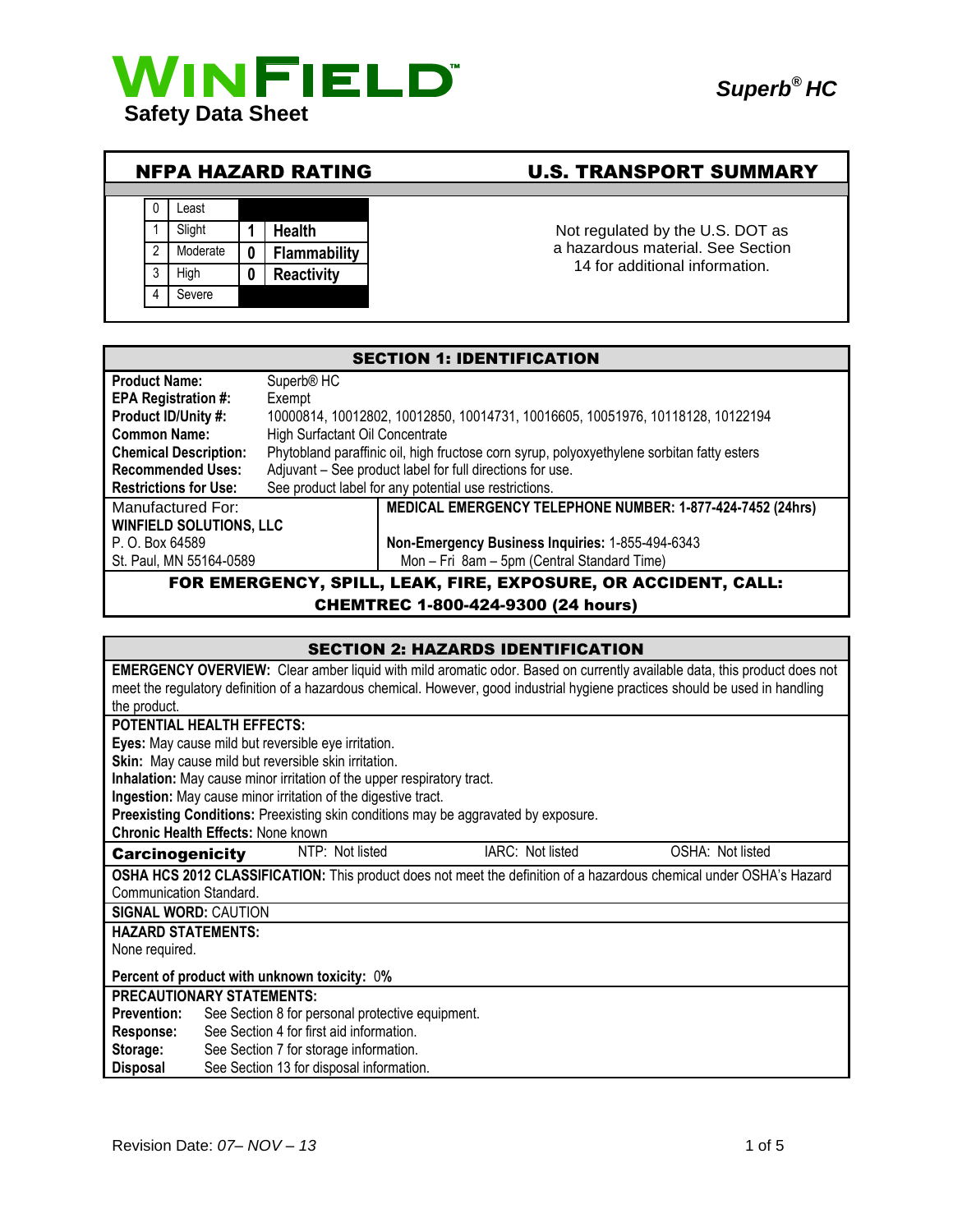| <b>SECTION 3: COMPOSITION/INFORMATION ON INGREDIENTS</b>                                                                       |  |  |  |  |  |
|--------------------------------------------------------------------------------------------------------------------------------|--|--|--|--|--|
| <b>CAS Reg. #</b>                                                                                                              |  |  |  |  |  |
| 64742-56-9                                                                                                                     |  |  |  |  |  |
|                                                                                                                                |  |  |  |  |  |
|                                                                                                                                |  |  |  |  |  |
| *Ingredients not specifically listed are non-hazardous and are considered to be confidential business information under 29 CFR |  |  |  |  |  |
| 1910.1200(i).                                                                                                                  |  |  |  |  |  |
|                                                                                                                                |  |  |  |  |  |

See Section 8 for exposure limits.

| <b>SECTION 4: FIRST AID MEASURES</b> |                                                                                                                                                                                                                                    |  |  |  |
|--------------------------------------|------------------------------------------------------------------------------------------------------------------------------------------------------------------------------------------------------------------------------------|--|--|--|
| <b>Inhalation:</b>                   | Remove person from contaminated area to fresh air and assist breathing as needed. Seek medical attention<br>if irritation occurs.                                                                                                  |  |  |  |
| Ingestion:                           | Seek medical attention or call a poison control center for treatment advice. Do not induce vomiting unless<br>instructed to do so by a poison control center or doctor. Do not give anything by mouth to an unconscious<br>person. |  |  |  |
| Eyes:                                | Flush eyes with clean water for at least 15 minutes. Lift eyelids to facilitate irrigation. If present, remove<br>contact lenses after 5 minutes and continue rinsing. Seek medical attention if eye irritation persists.          |  |  |  |
| Skin:                                | Remove contaminated clothing and wash before re-using. Flush skin with water and then wash with soap<br>and water. Seek medical attention if skin irritation persists.                                                             |  |  |  |

## SECTION 5: FIRE FIGHTING MEASURES

**Suitable Extinguishing Media:** Foam, Dry chemical, Carbon dioxide, Water spray or fog

**Unsuitable Extinguishing Media:** Water jet. Use a water jet only to cool heated containers.

**Special Fire Fighting Procedures:** Wear NIOSH/MSHA approved self-contained breathing apparatus and full bunker gear.

Dike area to prevent runoff and contamination of water sources. Dispose of fire control water later. Avoid breathing vapors; keep upwind.

**Hazardous Combustion Products:** Asphyxiates such as carbon monoxide may result from combustion.

**Unusual Fire and Explosion Hazards:** None known

## SECTION 6: ACCIDENTAL RELEASE MEASURES

**Personal Precautions:** Refer to Section 8 for personal protective equipment to be worn during containment and clean-up of a spill involving this product.

**Environmental Precautions:** Keep spilled product from entering sewers or waterways.

**Methods for Containment:** Contain spilled product by diking area with sand or earth.

**Methods for Clean-up:** Cover contained spill with an inert absorbent material such as sand, vermiculite or other appropriate material. Vacuum, scoop, or sweep up material and place in a container for disposal. Do not place spilled material back in original container.

**Other Information:** None known

# SECTION 7: HANDLING AND STORAGE

**Handling:** Ensure adequate ventilation during handling and use. Immediately clean up spills that occur during handling. Keep containers closed when not in use. Practice good hygiene after using this material, especially before eating, drinking, smoking, using the toilet, or applying cosmetics.

**Storage:** Store in cool, dry areas away from children, food and feed products in an area away from incompatible substances. Protect packaging from physical damage. Protect from exposure to fire.

**Minimum Storage Temperature:** Not determined

**Other Precautions:** Consult Federal, state and local laws and regulations pertaining to storage.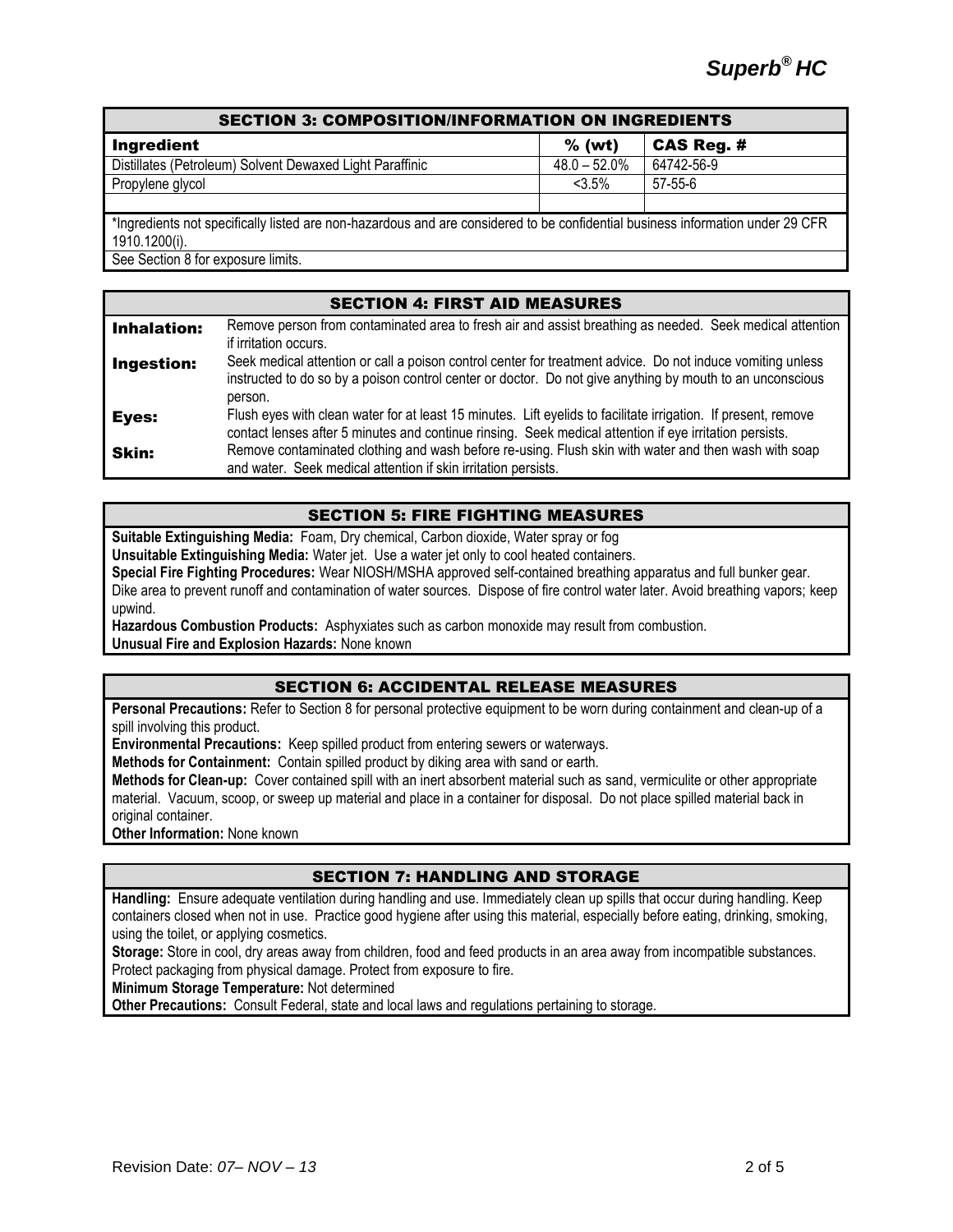# SECTION 8: EXPOSURE CONTROLS/PERSONAL PROTECTION **Exposure Guidelines Component: OSHA PEL ACGIH TLV NIOSH REL** Oil mist 5 mg/m3 5 mg/m3 **Respiratory Protection:** For most conditions, no respiratory protection should be needed. If airborne concentrations exceed exposure limits, use a NIOSH approved air-purifying respirator with cartridges/canisters approved for oil mist. **Engineering Controls: Local Exhaust:** Provide general or local exhaust ventilation systems to maintain airborne concentrations below OSHA PELs or other specified exposure limits. Local exhaust ventilation is preferred. **Protective Gloves:** While not expected to cause skin irritation, the use of chemically protective gloves is recommended to prevent against skin contact. **Eye Protection:** While not expected to cause eye irritation, the use of chemical safety goggles is recommended to prevent against eye contact. Contact lenses are not protective eye devices.

**Other Protective Clothing or Equipment:** Wear long-sleeve shirt, long pants and shoes plus socks to prevent skin contact. **Work/Hygienic Practices:** Never eat, drink, nor use tobacco in work areas. Practice good hygiene after using this material, especially before eating, drinking, smoking, using the toilet, or applying cosmetics.

## SECTION 9: PHYSICAL AND CHEMICAL PROPERTIES

**Appearance and odor:** Clear amber liquid with mild

aromatic odor

**Physical State:** Liquid **Specific Gravity (H2O=1):** 0.992 (typical) **Vapor Pressure (mm Hg):** Not determined **Density (lbs/gallon):** 8.28 lbs/gallon (typical) **Vapor Density (Air=1):** Not determined **Melting Point/Freezing Point:** Not determined **Solubility in Water (wt %):** Not determined **Boiling Point/Range:** Not determined **Viscosity (centistokes):** Not determined **pH:** 5.0 – 7.0<br> **Appearance and odor:** Clear amber liquid with mild **Flash Point:** >212°F **Flash Point:** 

# SECTION 10: STABILITY AND REACTIVITY

**Reactivity:** None known

**Chemical Stability:** Product is stable at ambient temperature and pressure, under normal storage and handling conditions. **Possibility of Hazardous Reactions:** Will not occur **Conditions to Avoid:** Extreme temperatures **Incompatible Materials:** Strong oxidizers

**Hazardous Decomposition Products:** Asphyxiates such as carbon monoxide may result from combustion.

# SECTION 11: TOXICOLOGICAL INFORMATION

| <b>ACUTE TOXICITY</b>                     |                                                                                                                                                                               |
|-------------------------------------------|-------------------------------------------------------------------------------------------------------------------------------------------------------------------------------|
| Eye Effects:                              | May cause mild but temporary eye irritation. Animal tests on the components showed the product<br>to be a non-irritant.                                                       |
| <b>Skin Effects:</b>                      | May cause mild but temporary skin irritation. Animal tests showed the product to be a non-<br>irritant. Estimated LD50 > 5,050 mg/kg                                          |
| <b>Acute Inhalation Effects:</b>          | Estimated LC50 > 2.28 mg/L; Based upon component data and lack of mortality and adverse<br>effects during the study, this product is not expected to be toxic via inhalation. |
| <b>Acute Oral Effects:</b>                | Estimated LD50 >5,000 mg/kg                                                                                                                                                   |
| <b>Specific Target Organ</b><br>Toxicity: | None known                                                                                                                                                                    |
| <b>CHRONIC TOXICITY</b>                   |                                                                                                                                                                               |
| <b>Chronic Effects:</b>                   | None known                                                                                                                                                                    |
| Carcinogenicity:                          | None known                                                                                                                                                                    |
| <b>Mutagenicity:</b>                      | None known                                                                                                                                                                    |
| Teratogenicity:                           | None known                                                                                                                                                                    |
| <b>Reproductive Toxicity:</b>             | None known                                                                                                                                                                    |

*Continued on next page*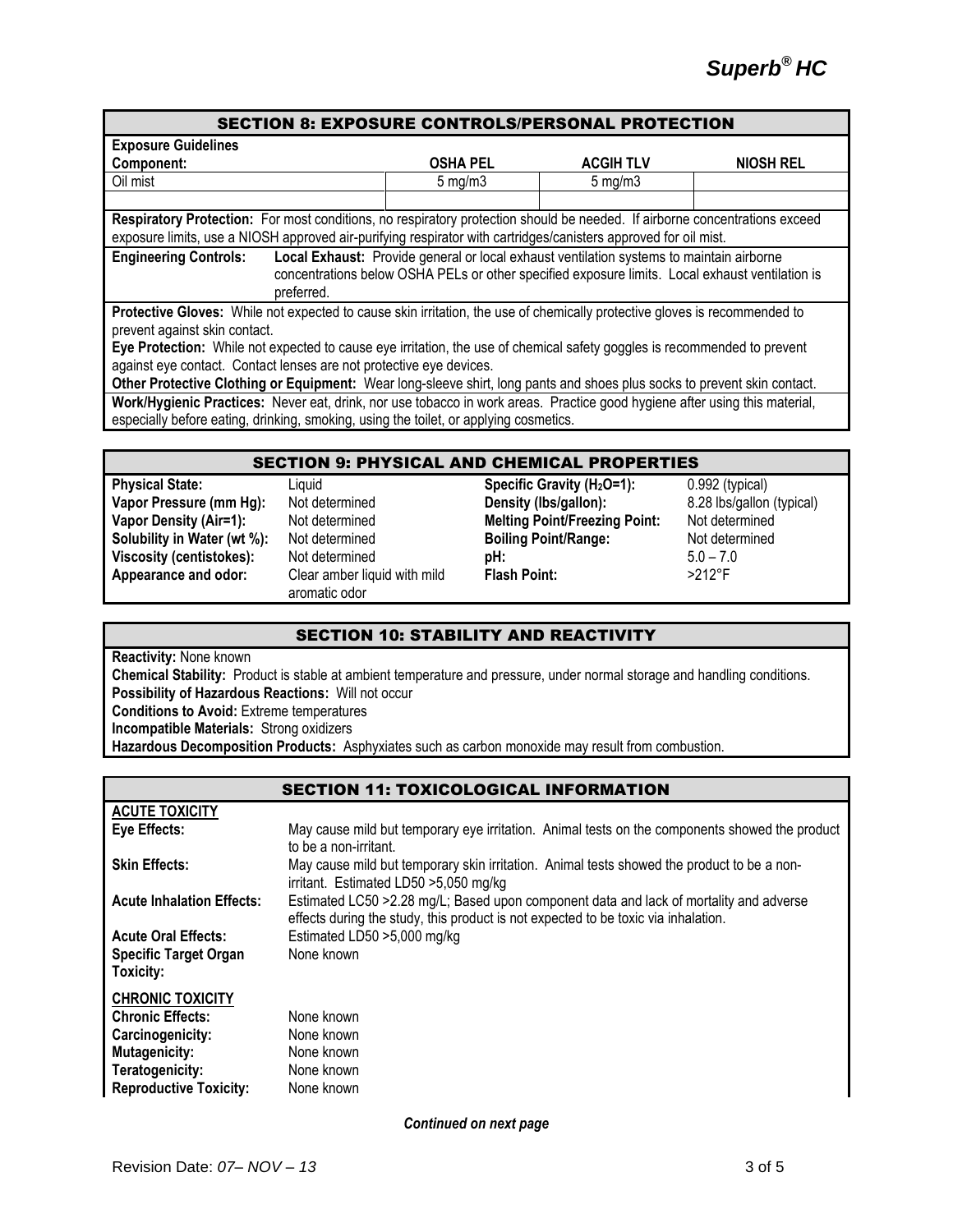## **POTENTIAL HEALTH EFFECTS:**

**Eyes:** May cause mild but reversible eye irritation. Skin: May cause mild but reversible skin irritation. **Inhalation:** May cause minor irritation of the upper respiratory tract. **Ingestion:** May cause minor irritation of the digestive tract.

| <b>SECTION 12: ECOLOGICAL INFORMATION</b>                                          |                                                        |  |  |  |  |
|------------------------------------------------------------------------------------|--------------------------------------------------------|--|--|--|--|
| <b>ENVIRONMENTAL SUMMARY:</b> This product is slightly toxic to aquatic organisms. |                                                        |  |  |  |  |
| <b>ECOTOXICITY DATA:</b>                                                           |                                                        |  |  |  |  |
| <b>Fish Acute and Prolonged Toxicity:</b>                                          | Rainbow trout 96 hr $-$ LC50 = 45 mg/L; NOEC = 30 mg/L |  |  |  |  |
|                                                                                    | Bluegill 96 hr - EC50 > 100 mg/L; NOEC = 10 mg/L       |  |  |  |  |
| <b>Aquatic Invertebrate Acute Toxicity:</b>                                        | Daphnia magna 48 hr - EC50 = 22.3 mg/L; NOEC <10 mg/L  |  |  |  |  |
| <b>Aquatic Plant Toxicity:</b>                                                     | Not determined                                         |  |  |  |  |
| <b>Bird Acute and Prolonged Toxicity:</b>                                          | Not determined                                         |  |  |  |  |
| <b>Honeybee Toxicity:</b>                                                          | Not determined                                         |  |  |  |  |
| <b>ENVIRONMENTAL EFFECTS:</b>                                                      |                                                        |  |  |  |  |
| <b>Soil Absorption/Mobility:</b>                                                   | Not determined                                         |  |  |  |  |
| Persistence and degradability:                                                     | Not determined                                         |  |  |  |  |
| <b>Bioaccumulative Potential:</b>                                                  | Not determined                                         |  |  |  |  |
|                                                                                    |                                                        |  |  |  |  |
| Other adverse effects:                                                             | Not determined                                         |  |  |  |  |

#### SECTION 13: DISPOSAL CONSIDERATIONS

**Waste:** Dispose of in accordance with applicable Federal, state and local laws and regulations. **Container:** Triple rinse and recycle the container or dispose of in accordance with Federal, state and local laws and regulations. **RCRA Characteristics:** It is the responsibility of the individual disposing of this product to determine the RCRA classification and hazard status of the waste.

| <b>SECTION 14: TRANSPORT INFORMATION</b> |                                                                                                                        |  |  |
|------------------------------------------|------------------------------------------------------------------------------------------------------------------------|--|--|
| DOT:<br>(Ground)                         | This product is not regulated by the U.S. Department of Transportation as a hazardous material for ground<br>shipment. |  |  |
| IMDG:<br>(Sea)                           | Not determined                                                                                                         |  |  |
| IATA:<br>(Air)                           | Not determined                                                                                                         |  |  |
| TDG:<br>(Canada)                         | Not determined                                                                                                         |  |  |

| <b>SECTION 15: REGULATORY INFORMATION</b>                                                                                    |  |  |
|------------------------------------------------------------------------------------------------------------------------------|--|--|
| <b>TSCA Inventory:</b> All components are listed on the TSCA inventory or are exempt from listing.                           |  |  |
| <b>SARA Title III Information:</b>                                                                                           |  |  |
| Section 302 - Extremely hazardous substances:<br>None listed                                                                 |  |  |
| Section 311/312 - Hazard Categories: None                                                                                    |  |  |
| Section 313 - The following chemicals are subject to the reporting requirements of Section 313 of Title III, Superfund       |  |  |
| Amendments and Reauthorization Act of 1986 and 40 CFR 372:                                                                   |  |  |
| None listed                                                                                                                  |  |  |
| CERCLA - This product contains the following chemicals which have a reportable quantity (RQ) under the Comprehensive         |  |  |
| Environmental Response, Compensation, and Liability Act (CERCLA):                                                            |  |  |
| None listed                                                                                                                  |  |  |
| California Proposition 65: WARNING: This product contains a chemical known to the state of California to cause cancer and/or |  |  |
| reproductive harm.                                                                                                           |  |  |

*Continued on next page*